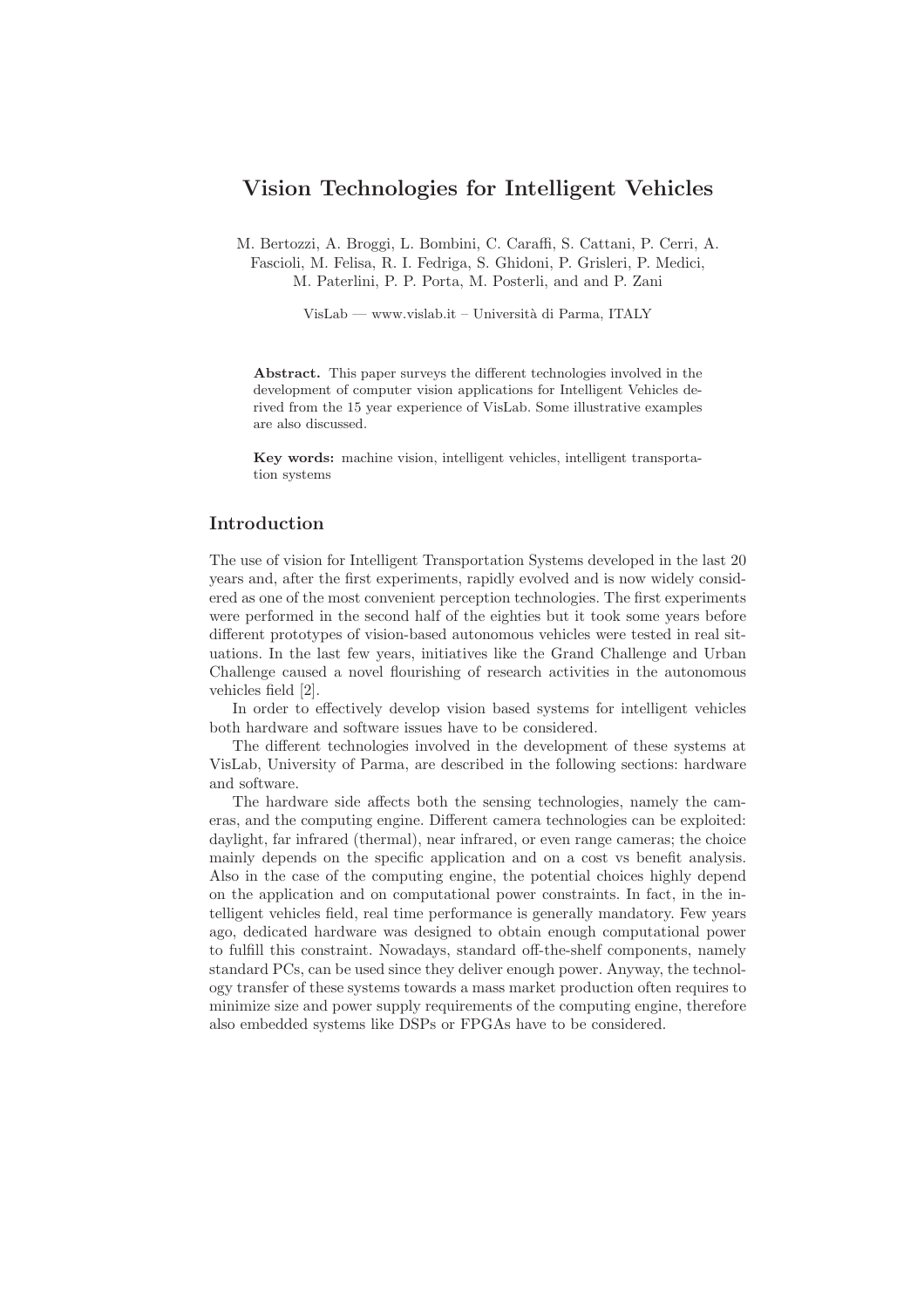#### 2 A. Broggi et al.

On the software side, two different issues have to be examined: the development phase and the final system software. In order to enable the programmers to focus on the specific vision problem without having to care about other details, a rapid application development tool have to be used. In the last 10 years, VisLab developed such a tool (called GOLD) which provides programmers with a rich set of functionalities and APIs for commonly required tasks like I/O operations (acquisition from cameras and other sensors as well, sensors synchronization, local net and file management, data graphical display. . . ) or low-level image processing functions. A convenient graphical user interface is also used to support programming activities. Anyway, for some applications, such a software environment is not always suited to be used in the final system especially in the case of small or embedded architectures. Therefore, particular care has been used in designing the software internal structure: in fact, GOLD is structured in different logical layers, each one devoted to a specific task. Thanks to a great degree of independence between the different layers, the software can be easily shrunk removing functionalities and layers not necessary to the specific application.

In order to show how these technologies dwell in the real world, this paper also includes the description of some real applications characterized by different requirements. In the case of the Grand and Urban Challenges the huge number of functionalities and sensors require to use a powerful computing system made of multiple PCs. Conversely, in the case of the Start Inhibit functionality, after an initial development phase in which a standard PC was used, embedding constraints require to port the system towards a DSP architecture. A third example (Boat Speed Monitor) completes the picture by showing the capabilities of the GOLD software: GOLD has been adapted removing unnecessaries functionalities and the porting towards an ARM-based architecture embedded into an intelligent camera is under development.

This paper is organized as follows: the next section illustrates the different camera technologies and computing engines that can be used for artificial vision while section 2 details the functionalities and structure of the software development framework used at VisLab. Section 3 ends the paper discussing examples of three different systems developed by VisLab researchers.

# 1 Hardware for vision-based Intelligent vehicles

In the following, camera technologies and computing architectures used on board of vision-based intelligent vehicles are discussed.

Camera technologies. Images acquired in different spectral domains have different characteristics and bear different costs.

In the far infrared (FIR) domain the image of an object relates to its temperature, namely on its emitted heat and barely depends on illumination. In addition, FIR images lacks of textures and colors. Therefore, FIR cameras are suitable for the detection of objects warmer (or colder) than the background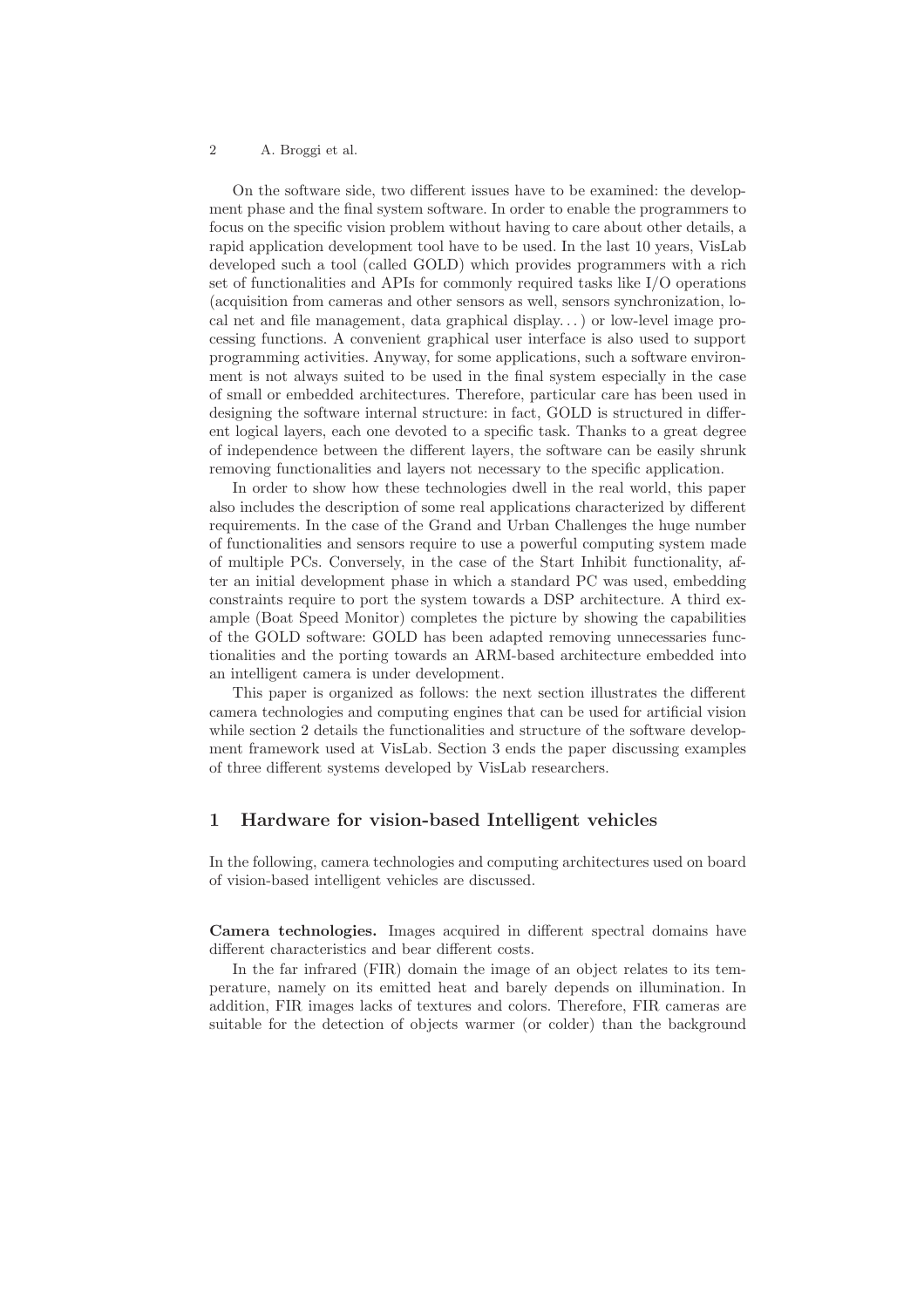

Fig. 1. Comparison amongst color, grey level, and NIR images.

and ease the initial steps of a detection process thanks to the absence of small details.

Conversely, object detection in the visible domain is often more difficult due to the presence of details, shadows, and changes in the luminance or sharpness of images. Anyway, small details are of paramount importance for object classification. Moreover, the use of color can be important in some applications, such as traffic signs detection.

Another interesting technology is near infrared (NIR). Objects reflect incident NIR radiation very similarly to visible light and the appearance of objects depends on how the material reflects the NIR radiation. Clothings generally reflect well the NIR light, therefore exhibit less grey-level variability in the image, although some fabric absorb all NIR light. A comparison between the appearance of clothings in color visible images, grey level visible images, and NIR images is shown in figure 1.

Daylight and NIR cameras generally provide larger resolutions than FIR sensors and are cheaper and smaller.

Recently, alternative sensing technologies are being considered. For example range cameras can acquire depth information. This technology is quite new and, unfortunately, current sensors feature a very low resolution and a limited working range. Anyway, many research activities (like in the EU project PReVENT) are trying to overcome the current limits of this technology.

Computing engines. At the beginning of the 90s, dedicated and expensive hardware were still mandatory for artificial vision. Just a few years later COTS (Commercial Off-The-Shelf components, like standard PCs) started to be used as a computing engine for vision system, since they were able to deliver enough computational power.

As an example, in 1996 lane and obstacle detection took approximately 75 ms to be executed on dedicated system (the PAPRICA multi-processor architecture). Only three years after, in 1999, a 200 MHz Pentium Processor was capable to complete the same task using the available MMX instructions [1].

Nowadays, PCs are able to handle much more complex tasks. As an example, in the Grand and Urban Challenges a huge list of vision based functionalities are performed by PCs exploiting modern CPUs features; multithreading oriented algorithms are able to use multi core CPUs and small portion of codes are optimized using assembly multimedia instructions. Moreover, also the modern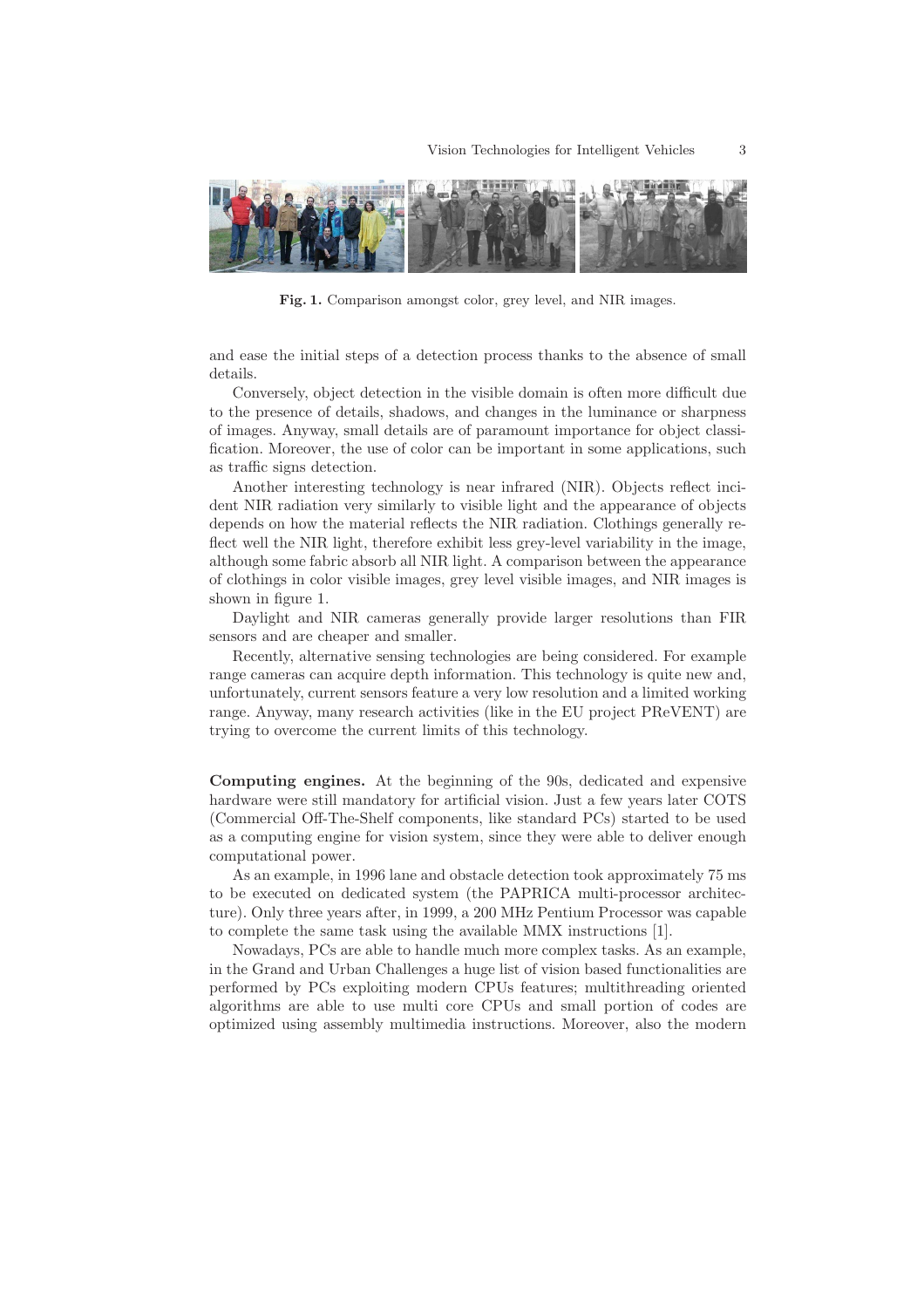4 A. Broggi et al.

graphics processing units, specifically designed to perform image processing, can be exploited as a coprocessor for image processing tasks.

Unfortunately, PCs are not suited to fit into small embedded systems; in such a case devices like FPGAs and DSPs are used. They require the porting and adaptation of algorithms.

# 2 The GOLD software framework

GOLD is a framework aimed at providing a complete set of tools to allow fast development of computer vision applications. Moreover, GOLD is also used to run the on-board final system.

Functionalities. GOLD allows to build vision-based applications as independent plugins. Each application can take advantage from an increasingly rich set of tools and debugging facilities. These components are described in the following.

GOLD frees the developer from using the real hardware, offering an abstraction layer over real devices. Various classes of devices are currently supported, several cameras, laserscanners, radars, and inertial systems. Data can be acquired from multiple sensors with or without synchronization. This feature allows to easily develop data fusion oriented algorithms. Moreover, virtual devices are also implemented to use pre recorded data. GOLD also allows to preprocess acquired data performing common operations (i.e. image stabilization, distortion removal...) and sharing the results among all the active plugin applications.

Developers can also easily produce highly interactive and consistent user interfaces, through the use of a set of widgets specifically designed to seamlessly integrate with the processing code. A windows subsystem provides a set of simple and powerful drawing primitives. These can be used to display intermediate and final results during the debugging phases or as the final result. This system hides the complexity of the underlying graphics API, and thus ensures portability and ease of use. The window subsystem itself supports many target platforms (OpenGL, X11, SVG. . . ). Hardware acceleration is used to reduce the CPU load and boost the performance of the visualization system.

Developers may use GOLD to record data sequences from multiple data streams in order to allow a later playback for in-lab development. Captured data can be stored in different formats, depending on their nature and on the application constraints. GOLD allows advanced playback capabilities (such as looping, stepping, jumping, moving forward or backwards at a given frame rate and setting bookmarks), which guarantee high flexibility for the development and testing of algorithms. During playback, acquired data are fed to the application through the same APIs used for acquiring from real devices. Recorded data contain an index file with a timestamps for each data. This additional file is used to cope with problems involving time, such as tracking and motion stereo, allowing a time based mode of replay. In this case, playback is performed considering the actual processing time and therefore emulating the system behavior in real working conditions.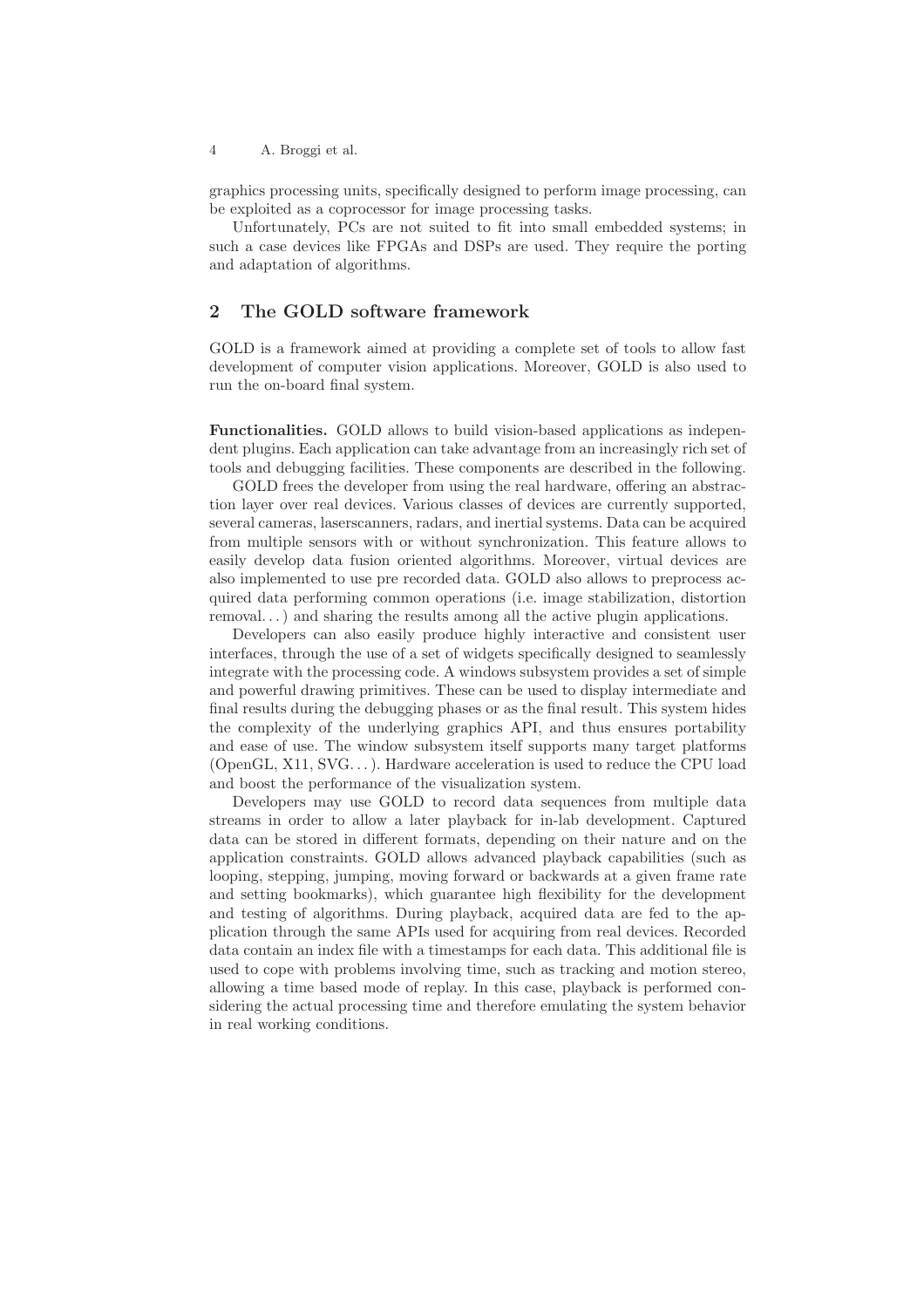GOLD architecture. The GOLD architecture has been conceived to ensure scalability and independence among its components. The whole system is organized into several subsystem layers, which provide the different functionalities to the developers. Thanks to a cleanly defined interface, subsystems can be easily added or removed depending on the specific needs of the target project. Also the vision-based applications are seen as plug-ins by the framework, and can be easily removed or ported to different platforms.

Each software layer has been developed to achieve the maximum reusability and performance, often using machine-code level optimizations; multithreaded code has also proven very effective in boosting speed (up to 40%) of CPUintensive tasks on multi-core machines and coping with I/O latencies.

The hardware abstraction layer masks the complexity of input devices to the programmer. Sensors are organized in a tree structure: the first level contains the set of different device classes (cameras, laserscanners or inertial measurement units) while the second level manages the connected devices of each set. Applications can traverse the tree to the available devices. The tree can also be dynamically reconfigured to take in account device hotplug or malfunctions.

A second software layer for image processing enables programmers to use primitives that cover many fields of computer vision: low-level image processing and stabilization, features tracking, perspective mappings, stereovision. . .

A graphical user interface layer has been developed to provide graphic widgets and controls for interacting with applications allowing programmers to forget about available graphic backends. A rich set of APIs allow programmers to output final or partial results, producing graphics with very low resource consumption, thanks to its multithreaded client-server architecture.

Porting to embedded architectures. DSPs and FPGAs feature different constraints and capabilities than a modern PC and the code must be rewritten and/or best-managed to run on such architectures. As an example of major steps to be performed, floating point must be converted to fixed-point and conditional loops need to be converted to operations that can better exploit DSP pipeline. External RAM accesses are slow and algorithms have to efficiently manage the small internal RAM and L2 cache.

Proprietary compiler for embedded systems often provide an efficient way to develop software, regardless of compatibility to language standard. Anyway, even such compilers are not able to reach the same code optimization of a skilled assembly programmer. Therefore, critical portions of the code have to be manually implemented.

# 3 Examples of vision-based systems

Vision technologies for intelligent vehicles can be employed in a number of different applications that present different constraints. In the following, two different examples are given: the Grand and Urban Challenges sensing architecture and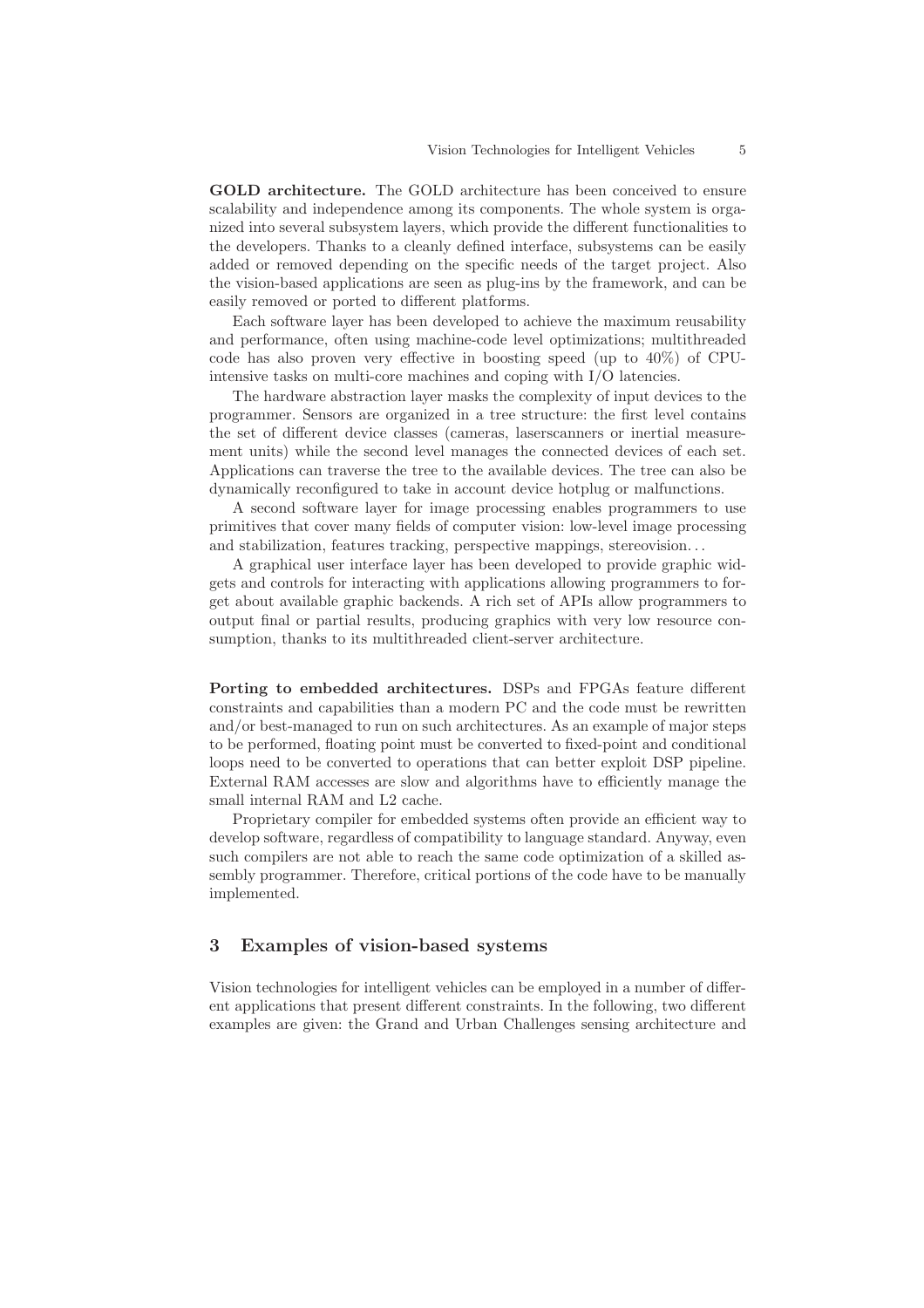a Start Inhibit system. In the first case, several sensing tasks had to be performed on a prototype vehicle; therefore, a very powerful hardware architecture and a complete version of the GOLD platform were used. Conversely, the Start Inhibit system was conceived to be installed on commercial vehicles; in this case, embedding constraints required to port the system on small architectures.

In addition, also the application of the same technologies in a different field is presented in order to show the versatility of such an approach: a surveillance system for boats speed detection.

Grand & Urban Challenges. The DARPA Grand Challenge was a robotic vehicle competition intended to energize the engineering community to tackle the major issues in autonomous vehicle development. Vehicles had to operate with full autonomy as they maneuvered around obstacles on a 132 mile route in an off-road environment.

Oshkosh Truck Corporation, Rockwell Collins, and the University of Parma partnered together to form Team TerraMaxTMin 2005. The developed vehicle (Fig. 2.a) is an MTVR truck equipped with electronic actuators for steering, brake, throttle, and transmission control. Team  $TeraMax^{TM}$  is one of the only five participants that completed the course, and the only one that used vision as its primary sensor [3].



**Fig. 2.** The TerraMax vehicle (a) and its on-board PCs (b) fitted under the passengers seat.

VisLab is now developing the artificial vision systems to sense the environment for the 2007 Urban Challenge: a new competition in which fully autonomous vehicles have to complete a 60-mile long race in an urban environment in less than 6 hours, obeying to road rules and negotiating traffic.

The vision software is now spread over 4 high performance dual core PCs, used to sense the environment thanks to 11 cameras, and to provide a wide range of information: drivable path, lane position, far and close frontal obstacle, close rear obstacles and overtaking vehicles, and traffic at junctions.

In such complex scenarios, the design efforts are totally focused on reaching the needed levels of accuracy, robustness, speed, and completeness. Issues re-

<sup>6</sup> A. Broggi et al.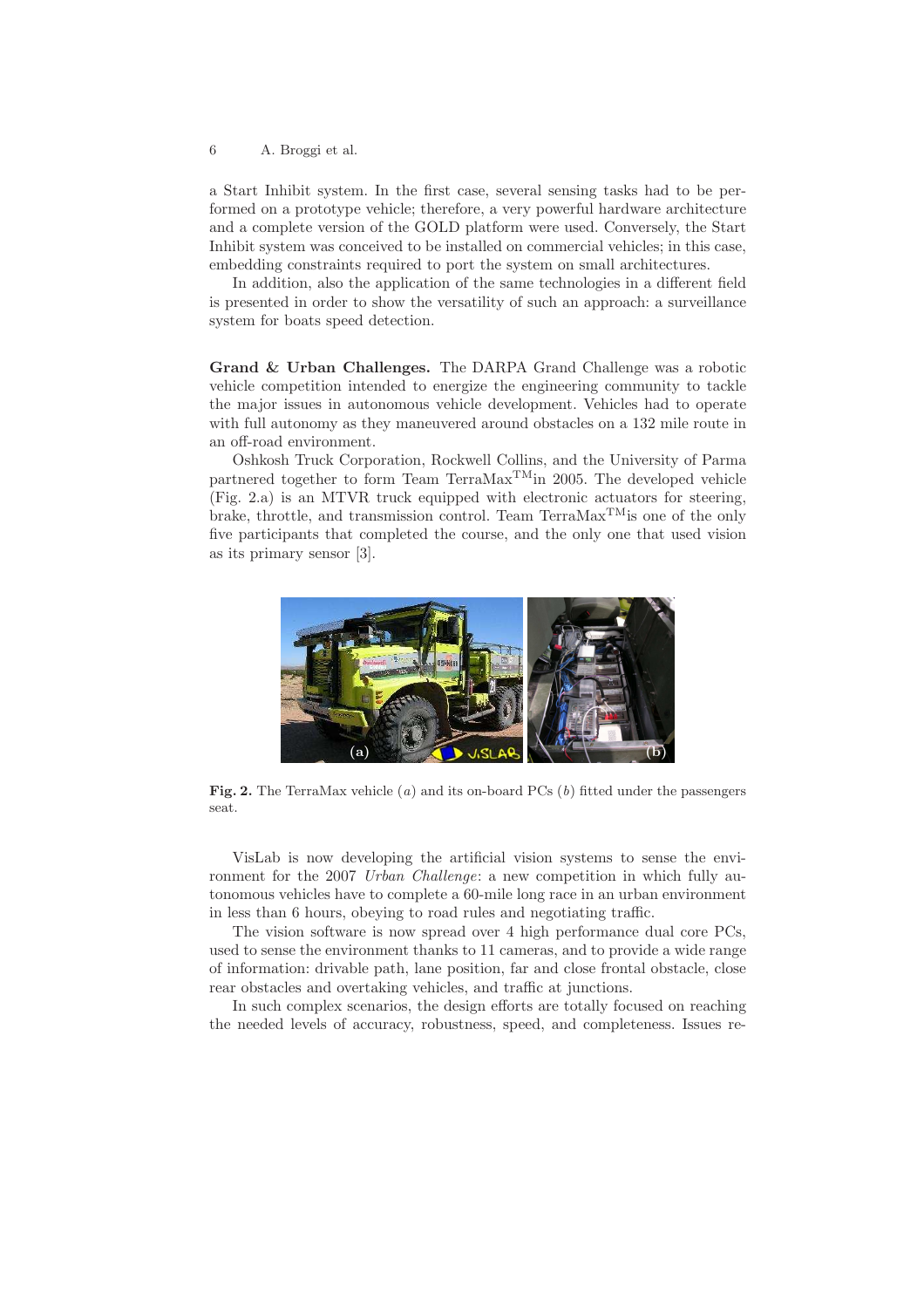garding power consumption, hardware size, etc. are not taken into account. The PCs (fig. 2.b) were chosen among the most powerful ones. Each one is hosting a full-featured copy of GOLD for both acquisition and processing.

Start Inhibit for Heavy Good Vehicles. Many accidents involving heavy goods vehicles are related to the limited field of view of the driver (see fig. 3.a). Although, some of these blind areas can be partly covered by additional mirrors, an electronic system provides a better and safer solution.

VisLab developed a system that monitors the driver's frontal blind area; it warns the driver and prevents the vehicle from taking off when any obstacle or pedestrian is present, namely a Start-Inhibit functionality.

The system has been tested on several prototypes: a Volvo truck, an Iveco truck, and it is also used as close obstacle detector on the TerraMax vehicle. Anyway, for commercial vehicle installation, the use of an embedded architecture is mandatory. Initially, the system has been implemented on a barebone PC (see fig. 3.b) with the output directly sent on the CAN-bus. Thanks to the low computational power needed by this algorithm, it was also successfully ported to a DSP-based architecture. In particular, a Texas Instruments DM642 DSP running at 720 MHz has been chosen: on this platform the system runs up to a 30 Hz rate. This allows the system to be easily integrated on-board real vehicles and become a viable solution for mass-production.



Fig. 3. (a) the driver's field of view does not allow to detect pedestrians and  $(b)$  the barebone PC on which the whole system has been installed and tested.

Boat Speed Monitor. The vision technologies specifically developed for intelligent vehicles can also be successfully exploited in other research fields. As an example, in the following a surveillance system for boats speed estimation is presented. Despite the different issues and scenario involved in developing this system, the usual GOLD platform was used to develop and run this system.

In the city of Venice, a lot of watercrafts pass too fast through water channels, generating waves that erode seacoasts. The preservation of this coast is important to save the unique ecosystem of Venice.

To tackle such a problem, a system that can detect and display the boat speed with the intent to deter excessive speeds has been developed.